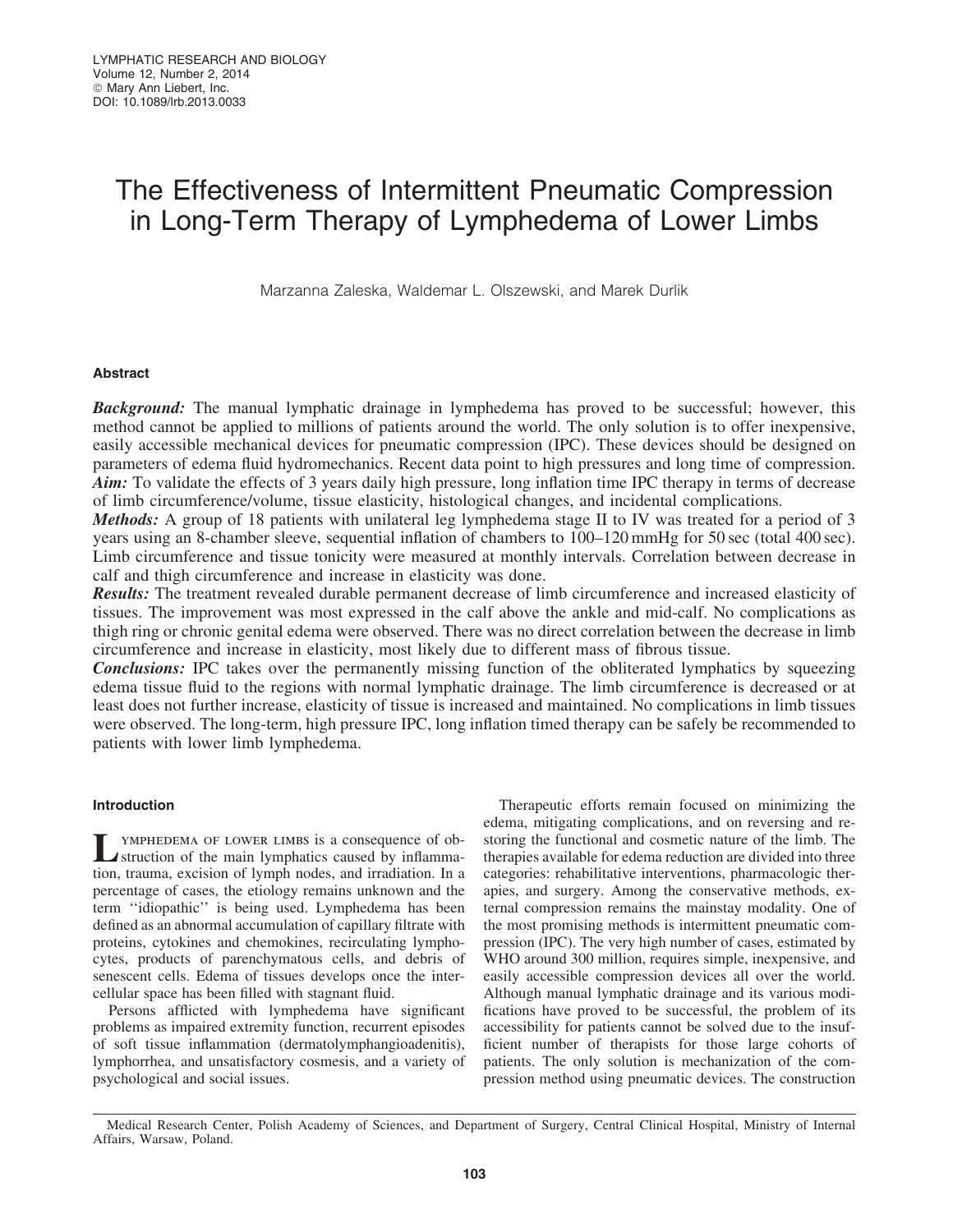and function of these devices should be based on the physiological parameters of tissue fluid (edema fluid) hydromechanics.<sup>1,2</sup> We measured the tissue fluid (edema fluid) (TF) pressures and flow using various types pneumatic compression devices in a group of patients with lower limb lymphedema and estimated the most effective parameters for fluid movement.<sup>3</sup>

It was found that the highest flow of 20 to 120 mL/1 h cycle was obtained with compression pressures between 80 and 120 mmHg and inflation timing 6–7 min, sequentially from foot to groin. Devices with such technical parameters have been constructed by Biocompression.Co, Moonachie, NJ, USA.

The question arose how effective would be a long-term therapy with such a pneumatic compression device in terms of a decrease of limb circumference/volume, tissue elasticity, histological changes, and incidental complications. In this study, we tried its effectiveness in a group of randomly selected patients treated continuously for a period of 3 years. The changes in limb circumference and tissue tonicity were measured at monthly intervals. Correlation between decrease in calf and thigh circumference and increase in elasticity was carried out.

## Material and methods

## **Patients**

The study was carried out on 18 patients, age 28–62 years, mean weight 72 kg (48–74), mean height of 156 cm (161– 172), with diagnosis of unilateral lymphedema of lower limb, stage II to IV, duration of 3 to 12 years. They were included into the study in order as they appeared in the out-patients clinic. Thirteen patients reported foot skin infection episodes in the past, followed by transient foot and calf edema. Larger



FIG. 1. The effect of the initial 1 h intermittent pneumatic compression (IPC) on the limb circumference—the girth of limb in cm before and in percent of decrease after IPC. There was a statistically significant decrease in lower calf and thigh, and increase under the knee and in the groin. This last was brought about by translocation of edema fluid. *Internal outline* of the limb shows change of the limb shape. High standard deviation could be attributed to the large individual variations in individual circumferences and stiffness of tissues;  $n = 18$ ,  $\frac{k}{p} < 0.05$ .



FIG. 2. Tonometry of soft tissues after 1 h of IPC. Evident decrease of force required for producing 10 mm indentation of tissues, expressed in  $g/sq.cm \times 10^3$ , reflecting increased elasticity. It was less of 100–300 g/sq.cm in the calf. \*Prevs. post-compression  $p < 0.05$ ,  $n = 18$ .

edema developed 1 to 5 years later, and in 5 cases was complicated by 1 to 3 attacks of dermato-lymphangio-adenitis. In 4 patients, edema developed without any detectable reason. Cases with acute inflammation, chronic venous insufficiency, and systemic etiology of edema were excluded from the study. The consent of patients was obtained and the study was approved by the Warsaw Medical University ethics committee.

## Clinical diagnosis

Diagnosis and staging were based on clinical evaluation: level of edema embracing limb from foot to groin, and degree



FIG. 3. The effect of 1 and 12 months of IPC on the limb circumference. Data expressed in % and range (after 12 months). Statistically significant decrease compared to the pretreatment data for 1 month and 12 months therapy  $(kp<0.05)$ . Expressed in cm, the 12 months decrease ranged between 1.2 and 2.2 cm. *Internal outline* of the limb shows change of the limb shape. High standard deviation could be ascribed to the large individual variations in individual circumferences and stiffness of tissues; *n* = 18.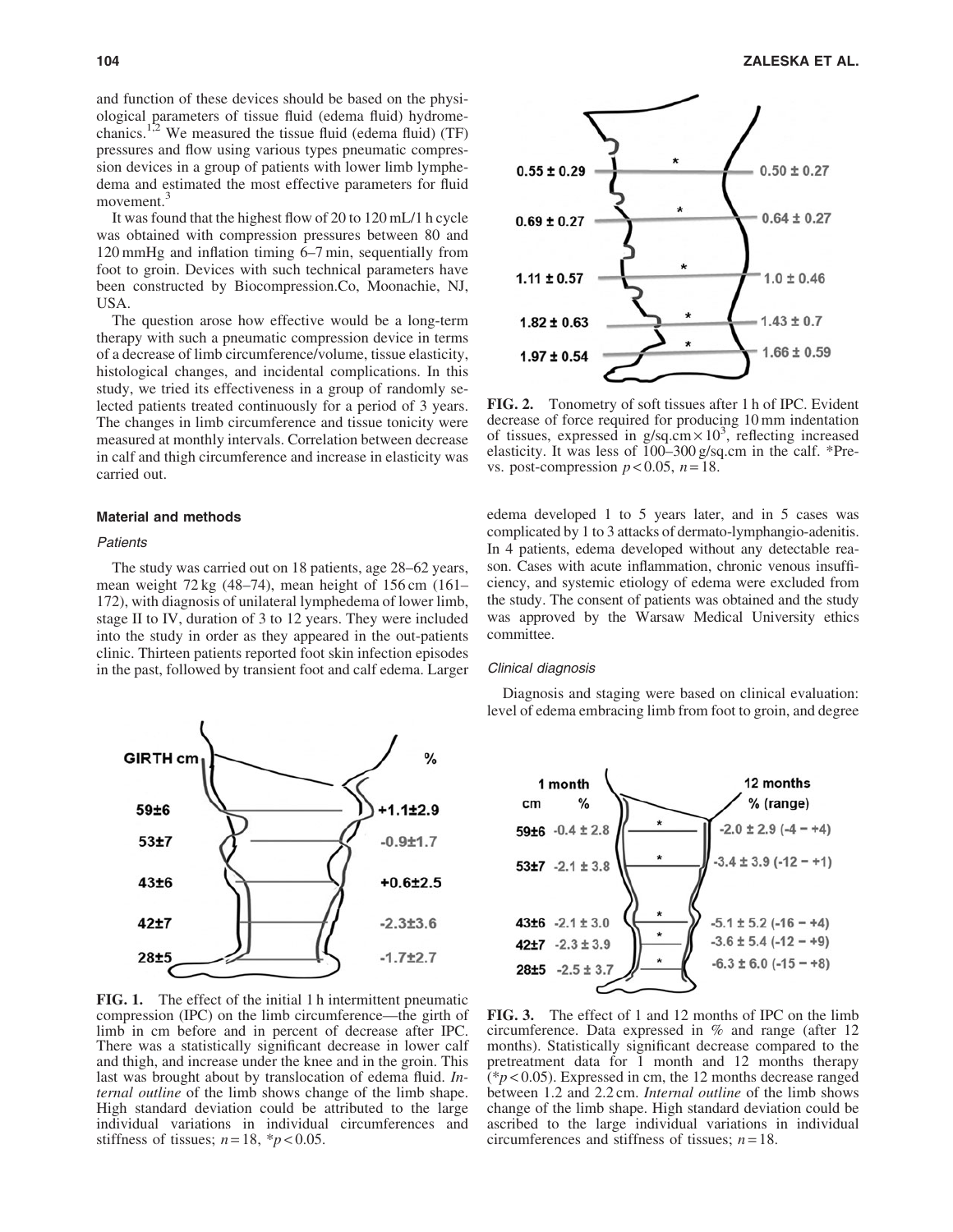

FIG. 4. Tonometry of soft tissues after 1 month of IPC: (a) mean  $\pm$  sd, in g/sq.cm  $\times$  10<sup>3</sup> and (b) in percent of change, range, and number of patients. Decrease of applied force by 220 to 170 g or  $18\%$ – $14\%$  in the calf of 80%–90% of patients;  $n=18$ .

of skin keratosis and fibrosis. Briefly, in stage II, pitting edema affected foot and lower half of the calf; in stage III, foot and calf were involved, with hard foot and ankle area skin; in stage IV, the whole limb was edematous with foot and calf skin hyperkeratosis and papillomatosis of toes.<sup>4</sup> Evaluation of lymphatic pathways was done on lymphoscintigraphic images. In stage II, there was spread of tracer in foot and lower part of calf, interrupted outline of a single lymphatic, and a few small inguinal nodes with irregular outline. In stage III, no draining lymphatics were seen, with some inguinal nodes of irregular outline appearing after 2 hours. Stage IV was characterized by spread of tracer in the foot and entire calf without visualization of collecting lymphatics and nodes. In the healthy contralateral limb, lymphoscintigraphy revealed a normal outline of superficial and deep lymphatics.

## Compression device

We used a device produced for us by Biocompression (Moonachie, NJ) pneumatic compression appliance manufacturer. The device met the following conditions, proposed by us: multi-chamber, sequential inflation, gradient inflation pressure, time of inflation sufficient for translocation of tissue fluid to proximal region, no deflation of distal chambers to prevent fluid back-flow and venous stasis in the superficial limb system. It was composed of eight segments 9 cm long each, sequentially inflated, inflation pressures were regulated from 50 to 125 mmHg, gradient pressures decreasing proximally by 20%, inflation time of each chamber was 50 sec, total inflation time equaled 400 sec. There was no deflation of distal chambers, deflation time of all chambers was 50 sec at the end of each cycle. The inflation pressures were measured in chambers and compared with those on pumping device manometers. The differences ranged between 2 and 5 mmHg. The sleeve embraced the whole limb up to the inguinal crease.

## Girth measurement

Limb circumference was measured at five levels as shown on Figure 1. The results were presented in percent of girth but not volume changes. Total volume change does not reflect changes at various limb levels with different soft tissue mass, from where most of the edema fluid is evacuated. False results are obtained as fluid accumulates in the space of the popliteal fossa and in the upper thigh loose tissue region. Presentation of girth changes provides a better picture of fluid translocation and the limb profile.

#### **Tonometry**

Tissue tonometry was performed at the same levels as those of girth measurements. A deep tissue tonometer was used. It was composed of a manometer (Wagner, Seattle, USA) connected to a 10 mm long round bottom shape plunger of 1 sq.cm surface area. It was pressed against tissues to the depth of 10 mm within 5 sec. The applied force was read off on the manometer scale and expressed in  $g \times 10^3$ /sq.cm.

# Study setting

The IPC was applied in each patient daily for 45 min for 24–36 months. The sleeve inflation pressure started at foot level with 120 mmHg with a gradual decrease by 20% in the groin. The inflation time was 50 sec/chamber amounting to 400 sec for the whole sleeve. It was followed by 50 sec deflation. Each compression procedure was composed of 9–10 cycles. The measurements were taken after



FIG. 5. Tonometry of soft tissues after 12 months of IPC. Evident decrease of force required for 10 mm indentation of calf tissues by 200–700 g, expressed as means  $\pm$  sd and range in g/sq.cm  $\times 10^3 \pm$ ; \* $p < 0.05$ ; *n* = 18.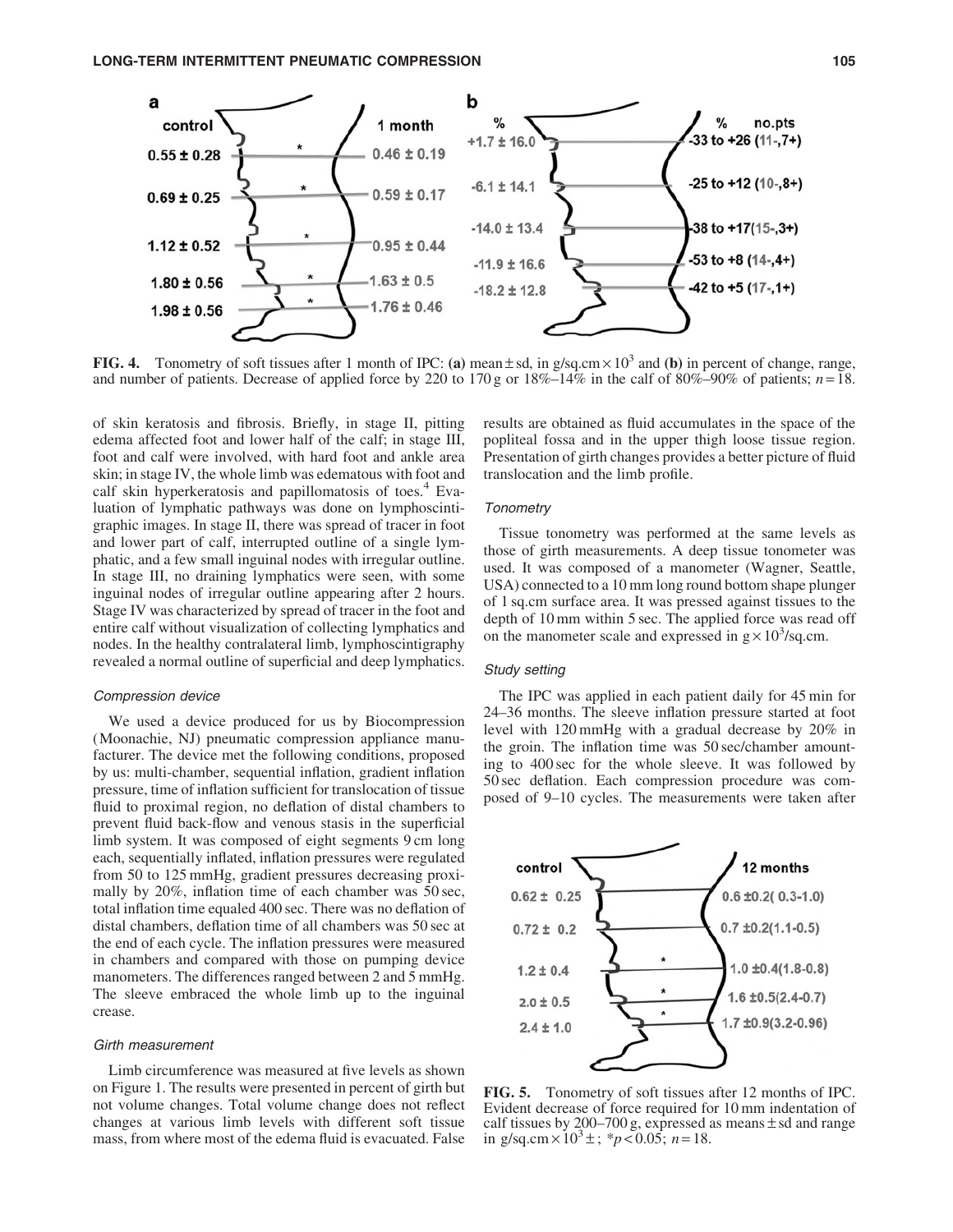

FIG. 6. The effect of 24–36 months of IPC on the limb circumference. Data expressed in mean  $\% \pm$ sd, range, and number of patients with decrease. Statistically significant decrease compared to the pretreatment data. High standard deviation could be ascribed to the large individual variations in individual circumferences and stiffness of tissues. Note that limb circumference decrease is most expressed in the calf,  $n = 18$ .

the first use of IPC, then following 1, 12, and 24–36 months, at monthly intervals. All 1 to 36 months follow-up measurements were taken before starting daily IPC. Patients wore the same type semi-elastic noncustomized compression stockings grade 2, standard factory size fitting to limb dimensions, advised by an experienced fitter. They changed stockings every 6 months. The limb circumference was also measured in the contralateral healthy leg of each patient. Lack of lymphedema was confirmed on lymphoscintigraphy.

### Statistical evaluation

Data were expressed in cm (circumference) and g/sq.cm (tonometry) as means  $\pm$  sd. For statistical evaluation of differences in circumference and tonometry of the same patient over various time periods, a double tail *t*-Student test was applied with significance at <0.05 level.

# **Results**

The first one hour IPC showed: 1. decrease in circumference of lower parts of the calf and thigh with increase below knee and in the groin region. This was caused by TF translocation (Fig.1); 2. decrease of tissue stiffness measured by tonometry (Fig. 2). One month of IPC revealed: 1. decrease of circumferences at all limb levels (Fig. 3); 2. decrease of stiffness of tissues measured by tonometry (Fig. 4a.b), 3. In most cases stabilization of circumferences and tissue elasticity with no further decrease. In some others, gradual decrease lasted for another 1–2 months. One year of IPC showed: 1. further decrease of circumference in some cases (Fig. 3) and maintenance of decreased stiffness (Fig. 5). Three years of IPC showed: 1. maintenance of decreased circumferences (Fig. 6) and stiffness (Fig. 7a,b), with major fluctuations, most likely depending on patients' compliance to the daily application of IPC. No further decrease in parameters of edema was observed what can be accounted for by restoration of normal tissue (intercellular) fluid volume but not of cells and matrix structure (fibroblasts, collagen). The IPC in the third year did not further decrease the circumferences at all levels (Fig. 8); however, it increased tissue elasticity when measured immediately after pneumatic compression (Fig. 9). Major standard deviations in limb girth were due to individual reactions to IPC presumably depending on the degree of tissue induration. Interestingly, simultaneous measuring of the circumference of contralateral normal limbs (no stockings) revealed, at the end of the 3 years follow-up, a slight increase in 60% of cases (Fig. 10). There was no correlation between the decrease in limb circumference and increase in elasticity at specified levels, most likely due to different degree of subcutaneous fibrosis, not to be measured clinically without multiple biopsies.

## **Discussion**

Results of our 3 years treatment of lower limb lymphedema by daily IPC revealed permanent decrease of limb circumference and increased elasticity of tissues. The



FIG. 7. Tonometry of soft tissues after 24–36 months of IPC. Evident decrease of force required for 10 mm indentation of tissues expressed in (a) mean  $\pm$  sd, g/sq.cm. and (b) percent of changes, range, and number of patients with decreased data. High standard deviation and range of data could be ascribed to the large individual variations in individual circumferences and stiffness of tissues. Most evident decrease observed in the calf;  $*p < 0.05$ ,  $n = 18$ .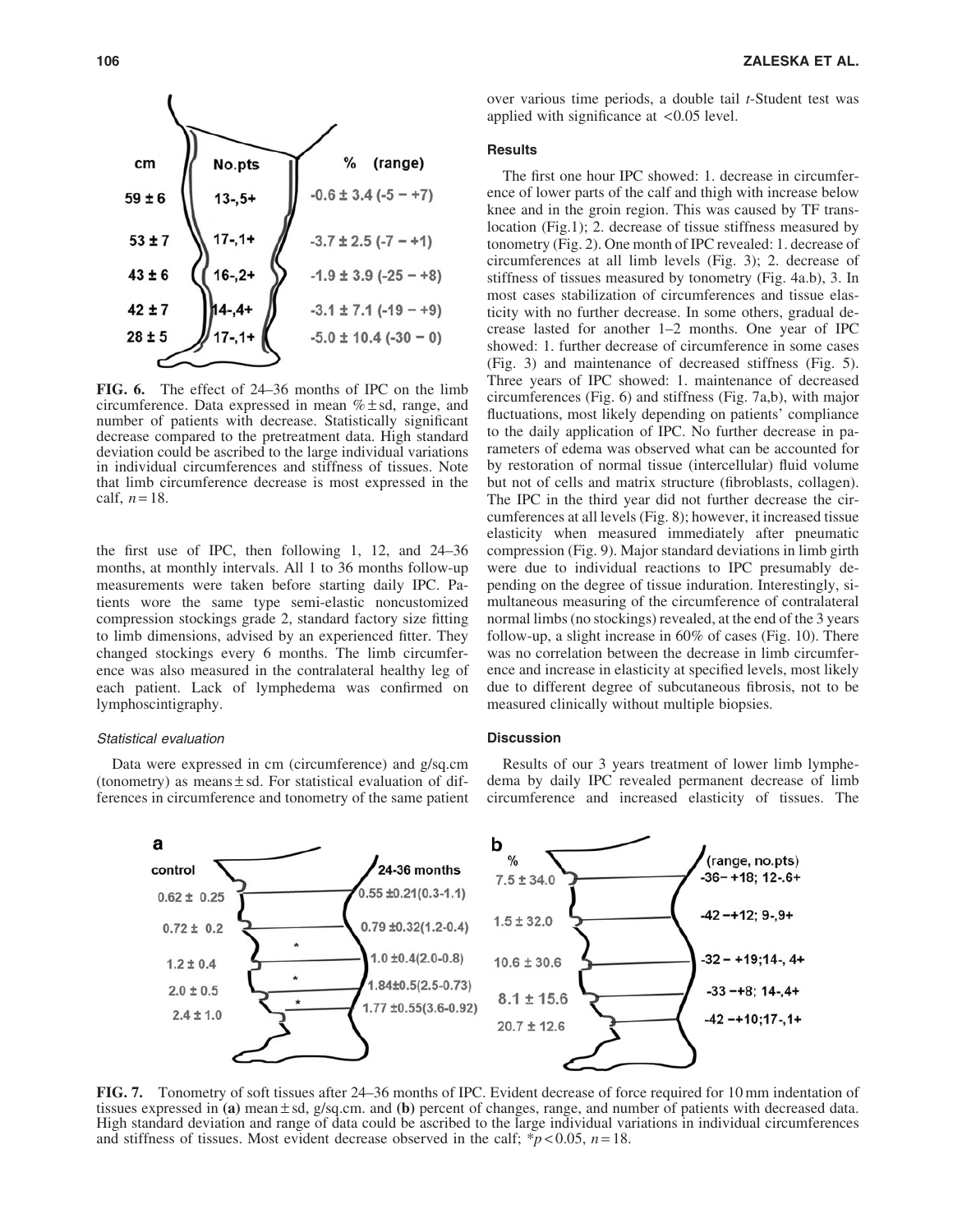before

 $cm$ 

56.5±4.8

 $50.3 \pm 6.5$ 

 $40.5 \pm 5.5$ 

 $40.0 \pm 5.7$ 

after

 $cm$ 

56.2±4.8

50.6±7.4

41.7±4.5

36.3±11.7



improvement was most expressed in the calf above the ankle and mid-calf. No complications as thigh ring or genital edema were observed. Our findings corroborate the data from the 2004–2011 literature on the use of IPC.<sup>5</sup> Well controlled studies have documented its usefulness in the treatment of lower limb lymphedema, thereby supporting their continued use.<sup>5–20</sup> However, no long-term observations have so far been documented. The difference between our and others' studies relied mainly on that we applied long inflation times and relatively high pressures, based on our previously published tissue fluid pressure/flow data.<sup>4</sup> Moreover, we measured not only the limb circumference but also tissue elasticity using a deep tissue tonometry. This gave us an indirect information



FIG. 9. The effect of 1 h compression in patients after 24– 36 months of therapy on limb tissue tonometry. Evident decrease of force required for 10 mm indentation of calf tissues by 200-360 $g$ , expressed as means  $\pm$  sd, in g/  $\text{sq.cm} \times 10^3$ ;  $\text{*} p < 0.05$ ,  $n = 12$ .



FIG. 10. The changes in the circumference of the contralateral healthy limb in the 24–36 months follow-up. Note that around 50% of limbs had increase of the girth by a mean of 3%–4%; in another 50% there was no change;  $n = 18$ .

of a decreased tissue fluid pressure, so important for prevention of fibroblast stimulation and subsequent fibrosis.<sup>21,22</sup>

We found that measuring circumference changes at various levels of the limb better illustrates the dynamics of TF translocation during IPC than calculation of the total volume, since there is translocation of fluid to the popliteal fossa containing loose connective tissue and to the groin region with lax skin and fat layer. This makes the volume change data questionable. We also followed the effect of IPC on tissue elasticity, using a deep tissue tonometer measuring force necessary to produce a 10 mm deep indentation. Edema fluid accumulates deep in the subcutaneous tissue and perifascial space, and is responsible, along with fibrous structures, for tissue stiffness. The tonometer plunger should then reach deep tissues. Not only fluid accumulating in tissues and generating increased pressure but also the recoil force of mechanically strong matrix (collagen and elastic fibers) create resistance to the tonometer. The situation resembles that of a water-soaked sponge. This requires high force in order to mobilize TF. We reported previously that tonometrymeasured force of 2000 g/sq.cm in stage III of lymphedematous calf generates tissue fluid pressures of only 30– 60 mmHg.<sup>4</sup> This pressure level could be obtained in the subcutaneous tissue of the same patients by applying IPC pressure of 120 mmHg. The tonometry findings justified using high IPC pressures in our group of patients.

Furthermore, tonometry studies showed that elasticity of lower limbs tissue is lower in the calf with more hard skin than in the thigh, and that most efforts for improvement using IPC should be directed at the regions above the ankle, the site of common dermatitis, ulcers, and lymphorrhea. Indeed, the preand post-IPC recordings showed most decrease of stiffness (or increase in elasticity) in the calf in 100% of patients, including the 3-year follow-up patients. Thus, tonometry provided objective evidence of the effectiveness of long-term IPC.

We did not stratify our patients and IPC results according to the stage and degree of fibrosis, although fibrosis of tissue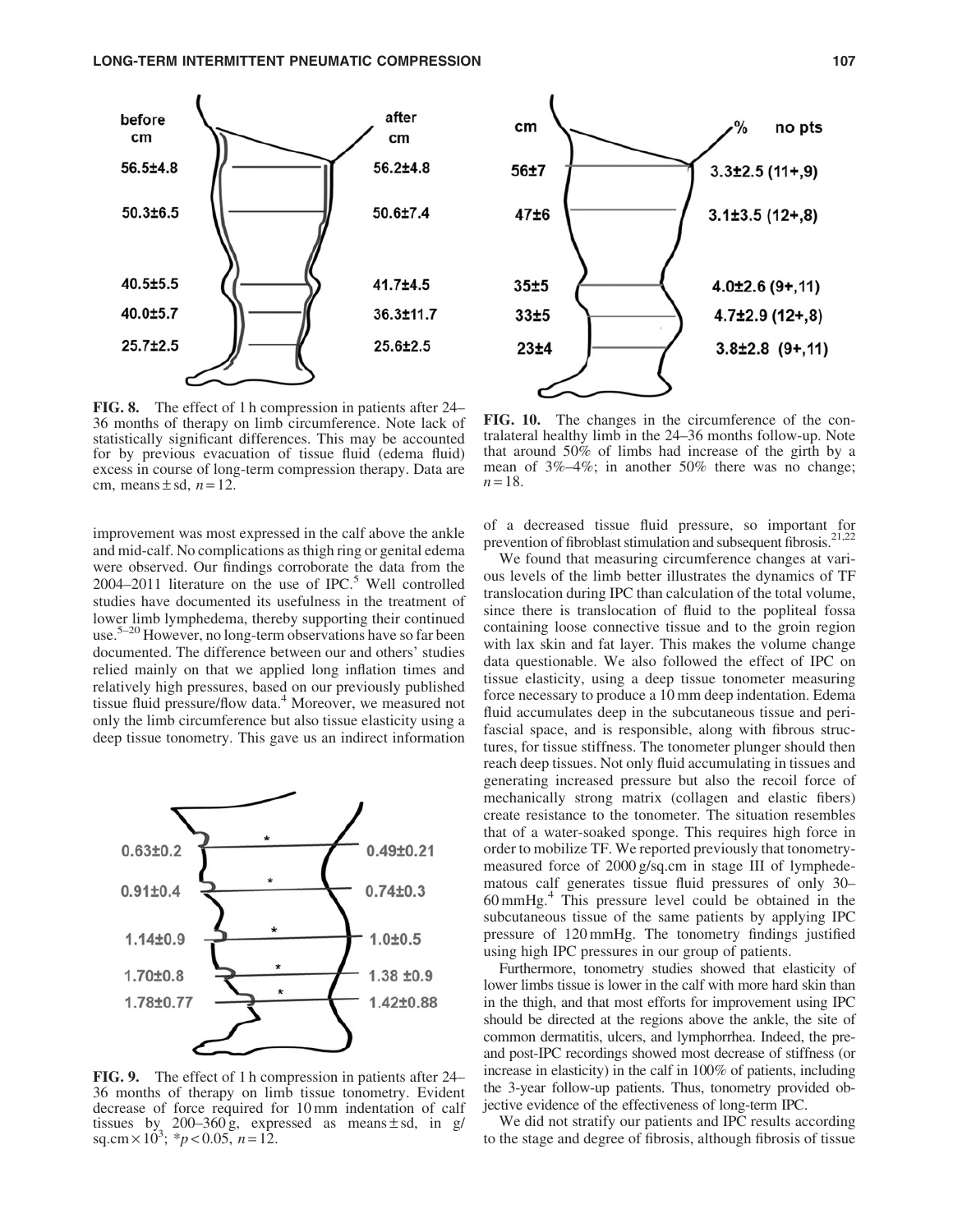adversely affects the IPC results. This was caused by a low number of investigated cases. Richmand et al. showed that more than 80% of patients in both the poor-response and partial-response groups had long-lasting lymphedema with subcutaneous fibrosis.<sup>11</sup>

We suggest that the decrease of the mobile tissue fluid volume and pressure prevents secondary tissue changes. Thus, the IPC therapy is aimed not only at evacuation of excess tissue (edema fluid) to decrease limb volume/weight but also, and probably more importantly, at prevention of secondary tissue changes developing mainly in the lower part of the calf as hardening of skin and subcutis, lymph leakage, ulceration, all seen in advanced stages of lymphedema. Daily repeated hydraulic decompression of leg soft tissues should eliminate the pressure on fibroblasts and tension on keratinocytes, maintain normal intercellular fluid chemistry, decrease the distance between blood capillaries and tissue cells, preventing their malnutrition, and evacuate stagnant immune cell products responsible for formation of fibrosis.<sup>22,23</sup>

After months of IPC therapy, stabilization of limb girth and elasticity occurred. There was no further decrease of limb volume. This can be explained by the poroelastic structure of the subcutaneous tissue resembling that that of a sponge. The skeleton is built of the intercellular matrix, mostly collagen. Fluid accumulates between the collagen bundles. During compression, edema fluid is squeezed to the non-compressed regions; however, the collagen fibers recoil force remains unchanged. Therefore, after compression, the tissue skeleton regains its pre-massage shape, although there is less edema fluid in between the fibers. This partly explains why decrease of limb circumference does not correlate with increase of limb tissue elasticity.

All patients wore semi-elastic compression stockings. Some investigators may ascribe the observed decrease in limb circumference and increase in tissue elasticity to the elastic material. However, evident large change in circumference and elasticity during each IPC procedure proved that this modality is responsible for edema fluid evacuation, whereas stockings do compress tissues preventing re-accumulation of fluid.

It has been also been reported that pumps may be ineffective and perhaps dangerous. However, extensive clinical experience does not support these claims, and the therapyspecific adverse effects (not edema) occur in less than 1% of patients. Some researchers have suggested that lower limb users may be at risk of developing genital lymphedema.<sup>23</sup> We did not observe chronic lymphedema of genitals during longterm IPC application. Neither did we come across formation of a thigh ring. Recent experimental studies could not prove induction of fibrosis by tissue fluid proteins in short-term observations.<sup>24</sup> The IPC increase of tissue elasticity, measured immediately after pneumatic compression, even in the 3-year-treated patients, proved that warnings that IPC may cause development of a thigh fibrous ring remain unjustified.

Interestingly, evaluation of contralateral healthy limbs' circumference showed that in 60% of cases, a girth increase was observed. This strengthens the importance of IPC in decreasing the size of the edematous limbs, which could become larger without compression therapy, as it happened in course of time to the apparently normal contralateral limb.

In conclusion, IPC takes over the permanently missing function of the obliterated lymphatics by squeezing TF to the regions with normal lymphatic drainage. The limb circumference is decreased or at least does not increase, and elasticity of tissue is increased and maintained.

# Author Disclosure Statement

No competing financial interests exist.

This work was supported by grants from the National Science Center (Poland) NN 404113139 and National Center for Research and Development (Poland) NR 18002606.

## References

- 1. Olszewski WL, Jain P, Ambujam G, Zaleska M, Cakala M. Topography of accumulation of stagnant lymph and tissue fluid in soft tissues of human lymphedematous lower limbs. Lymphat Res Biol 2009;7:239–245.
- 2. Olszewski WL, Jain P, Ambujam G, Zaleska M, Cakala M, Gradalski T. Tissue fluid pressure and flow during pneumatic compression in lymphedema of lower limbs. Lymphat Res Biol 2011;9:77–83.
- 3. Zaleska M, Olszewski WL, Jain P, Gogia S, Arun Rekha, Mishra S, Durlik M. Pressures and timing of intermittent pneumatic compression devices for efficient tissue fluid and lymph flow in limbs with lymphedema. Lymphat Res Biol 2013;11:227-232.
- 4. Olszewski WL, Zaleska M, Cakala M, Victor J, Tripathi M. Tissue fluid and lymph space pressure/volume relationship in obstructive lymphedema of lower limbs. Lymphology 2007;40:395.
- 5. Feldman JL, Stout NL, Wanchai A, Stewart BR, Cormier JN, Armer JM. Intermittent pneumatic compression therapy: A systemic review. Lymphology 2012;45:13–25.
- 6. Special report: Comparative efficacy of different types of pneumatic compression pumps for the treatment of lymphedema. Technologica MAP Suppl 1998:42–43.
- 7. Centers for Medicare and Medicaid Services (CMS). National Coverage Determination for Pneumatic Compression Devices, Publication number 100-3, Manual section number 280.6.
- 8. Blue Cross and Blue Shield Association Technology Assessment Program (TEC). Special report: Comparative efficacy of different types of pneumatic compression pumps for the treatment of lymphedema. 1998:2.
- 9. Palmetto GBA-Statistical Analysis Durable Medical Equipment Carrier (SADMERC). Durable Medical Equipment Coding System (DMECS) Product Search for HCPCS codes E0650, E0651, E0652. Retrieved from http:// www3.palmettogba.com/dmecs/do/productsearch.
- 10. National Lymphedema Network (NLN). Position statement of the national lymphedema network. Treatment. 2006 August 10. Retrieved from http://www.lymphnet.org/pdf Docs/nlntreatment.
- 11. Richmand DM, O'Donnell TR Jr, Zelikovski A. Sequential pneumatic compression for lymphedema. A controlled trial. Arch Surg 1985;120:1116–1119.
- 12. Klein MJ, Alexander MA, Wright JM, Redmond CK, La-Gasse AA. Treatment of adult lower extremity lymphedema with the Wright Linear pump: Statistical analysis of a clinical trial. Arch PMR 1988;69:202–206.
- 13. Yamazaki Z, Idezuki Y, Nemoto T, Togawa T. Clinical experiences using pneumatic massage therapy for edematous limbs over the last 10 years. Angiology 1988;39:154–163.
- 14. Pappas CJ, O'Donnell TF Jr. Long-term results of compression treatment for lymphedema. J Vasc Surg 1992;16:555–562.
- 15. Rockson SG, Miller LT, Senie R, et al. American cancer society lymphedema workshop. Workgroup III: Diagnosis